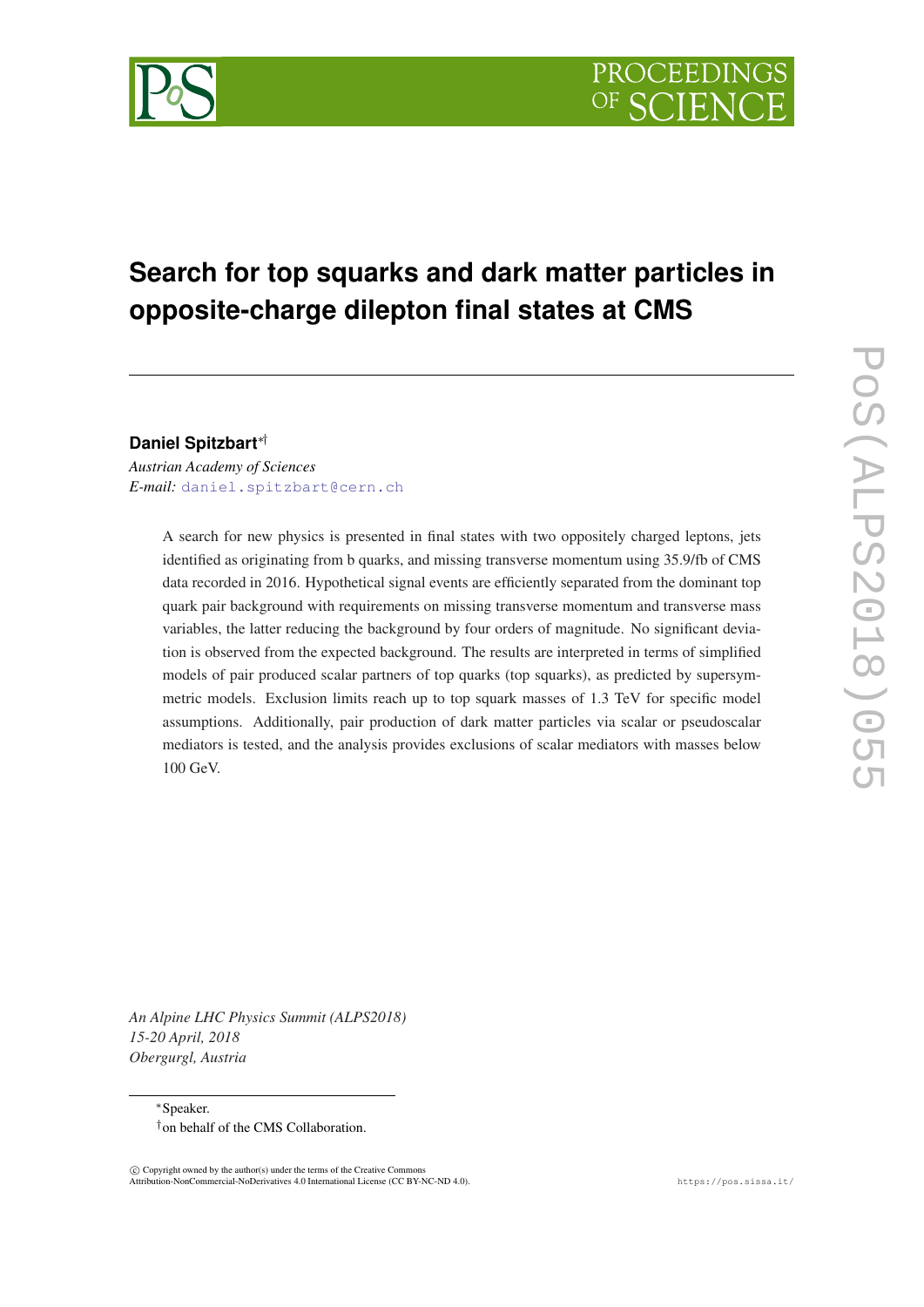## 1. Introduction

The standard model of particle physics (SM) successfully describes processes at very different energy scales, reaching up to the TeV scale which is probed at the Large Hadron Collider (LHC) at CERN. However, several shortcomings are present within the SM that give hints that physics beyond this theory exists. Supersymmetry (SUSY) is one of the most prominent theories that provides a solution to the hierarchy problem, and, if R-parity is conserved, a dark matter candidate in form of the lightest SUSY particle. The lightest SUSY particles are expected to have masses at the TeV scale, accessible with the LHC.

A search for top squark pair production in final states with two opposite-charge leptons, at least two hadronic jets with one of them being identified to originate from b quarks (b jet), and significant transverse momentum imbalance  $(p_T^{\text{miss}})$ , is performed [1]. The analysis is based on a dataset of proton-proton collisions at a center-of-mass energy of 13TeV, recorded by the CMS experiment in 2016 [2]. Diagrams for processes leading to such final states are shown in Fig. 1. In the simplest SUSY model, shown in Fig. 1 (left), the pair produced top squarks each deacy to the stable lightest neutralino  $\tilde{\chi}_1^0$  (LSP) and a top quark. Following the conventions of [3], this model is called T2*tt*. In a second model, called T8*bb* $\ell \ell v$  and shown in Fig. 1 (center), top squarks decay via intermediate charginos to sleptons, which subsequently decay to a lepton and a neutralino  $\tilde{\chi}_1^0$ . This decay is motivated by the 100% branching fraction into two leptons. In a simplified dark matter (DM) model shown in Fig. 1 (right) a scalar (φ) or pseudoscalar (*a*) mediator is produced in the tte turn that decays to two Dirac fermions  $\chi$ , which are the stable DM particles.



Figure 1: Diagrams for simplified SUSY and dark matter models: strong production of top squark pairs  $t_1 t_1$ , where each top squark decays to a top quark and a  $\tilde{\chi}^0$  (T2*tt* model, left), or to a neutrino and an intermediate slepton  $v\tilde{\ell}^{\pm}$  that yield  $v\tilde{\chi}_{1}^{0}$  and an  $\ell^{\pm}$  from the virtual slepton decay (T8*bb* $\ell$ VV model, center). Direct DM production through scalar or pseudoscalar mediators in association with top quarks is shown at the right.

# 2. Search strategy

We select events with two leptons, electrons or muons, with a transverse momentum  $(p_T)$  of at least 20 GeV and no additional leptons with  $p<sub>T</sub> > 15$  GeV. At least two jets, out of which at least one has to be classified as b jet, are required. In order to suppress contributions from Drell-Yan (DY) production we require the invariant mass of same-flavor lepton pairs to be more than 15GeV off the Z boson mass. By requiring  $p_T^{\text{miss}} > 80 \,\text{GeV}$  and a minimum value for a measure of the significance of  $p_T^{\text{miss}}$ , DY and multiboson processes are reduced further. Requirements on the angular separation of  $p_T^{\text{miss}}$  with the leading and subleading jets suppress events that pass the aforementioned selection due to jet mismeasurements and the  $p_T^{\text{miss}}$  resolution.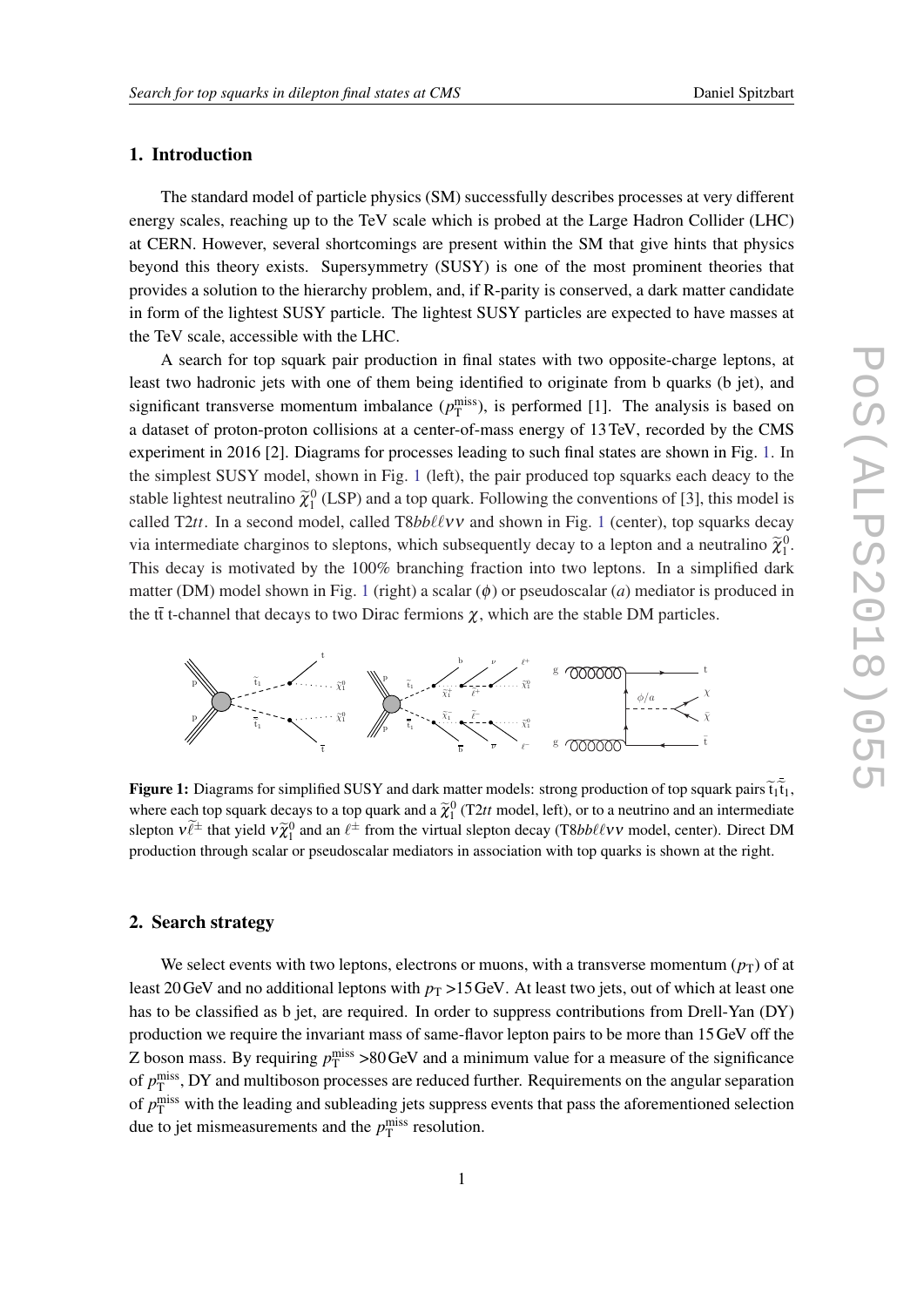| $M_{\text{T2}}(b\ell b\ell)$ (GeV) | $p_T^{\text{miss}}$ (GeV) | $100 \leq M_{\rm T2}(\ell\ell) < 140 \,\mathrm{GeV}$ | $140 \leq M_{\text{T2}}(\ell \ell) < 240 \,\text{GeV}$ | $M_{\text{T2}}(\ell\ell) \geq 240 \,\text{GeV}$ |
|------------------------------------|---------------------------|------------------------------------------------------|--------------------------------------------------------|-------------------------------------------------|
| $0 - 100$                          | $80 - 200$                | SR <sub>0</sub>                                      | SR <sub>6</sub>                                        |                                                 |
|                                    | > 200                     | SR <sub>1</sub>                                      | SR7                                                    |                                                 |
| $100 - 200$                        | $80 - 200$                | SR <sub>2</sub>                                      | SR <sub>8</sub>                                        |                                                 |
|                                    | > 200                     | SR <sub>3</sub>                                      | SR <sub>9</sub>                                        | SR <sub>12</sub>                                |
| > 200                              | $80 - 200$                | SR4                                                  | <b>SR10</b>                                            |                                                 |
|                                    | > 200                     | SR <sub>5</sub>                                      | <b>SR11</b>                                            |                                                 |

Table 1: Definition of the signal regions, which are further split into opposite-flavor and same-flavor regions.

After applying the above selection criteria the majority of background events contain two leptons from top quark pair production  $(t\bar{t})$ , where both the top quark and antiquark decay leptonically. A variable called  $M_{T2}(\ell\ell)$  based on the transverse mass  $(M_T)$  is constructed in order to separate potential signal events from the dominant background,

$$
M_{\text{T2}}(\ell\ell) = \min_{\vec{p}_{\text{T},1}^{\text{miss}} + \vec{p}_{\text{T},2}^{\text{miss}} = \vec{p}_{\text{T}}^{\text{miss}}} \left( \max \left[ M_{\text{T}}(\vec{p}_{\text{T},1}^{\text{vis}}, \vec{p}_{\text{T},1}^{\text{miss}}), M_{\text{T}}(\vec{p}_{\text{T},2}^{\text{vis}}, \vec{p}_{\text{T},2}^{\text{miss}}) \right] \right). \tag{2.1}
$$

For well reconstructed tt events  $M_{T2}(\ell\ell)$  has a kinematic endpoint at the mass of the W boson, while signal events would also populate the tails of the distributions due to the additional contribution of the LSPs to  $p_T^{\text{miss}}$ . One can furthermore add the momentum of the b jets to the visible momentum component in the computation of  $M_{T2}(\ell\ell)$ , resulting in a variable called  $M_{T2}(b\ell b\ell)$  with a kinematic endpoint at the top quark mass for  $t\bar{t}$  events.



Figure 2: Simulated distributions of  $M_{T2}(\ell\ell)$  (left),  $M_{T2}(b\ell b\ell)$  (center), and  $p_T^{\text{miss}}$  (right) for the SM processes (stacked filled histograms) and a SUSY signal with a top squark mass of 750 (600)GeV and the LSP mass of 1 (300)GeV shown as solid (dashed) black line [1].

Together with  $p_T^{\text{miss}}$ ,  $M_{\text{T2}}(\ell\ell)$  and  $M_{\text{T2}}(b\ell b\ell)$  are the main search variables in this analysis. Several signal regions are constructed using various thresholds of those observables which are introduced in Table 1. Simulated distributions of the variables are shown in Fig. 2.

### 3. Background prediction

The main contributions to backgrounds from SM processes come from tt, DY, and multiboson production. Additionally, events from tt production in association with Z, W, or H bosons are significantly contributing in the signal regions.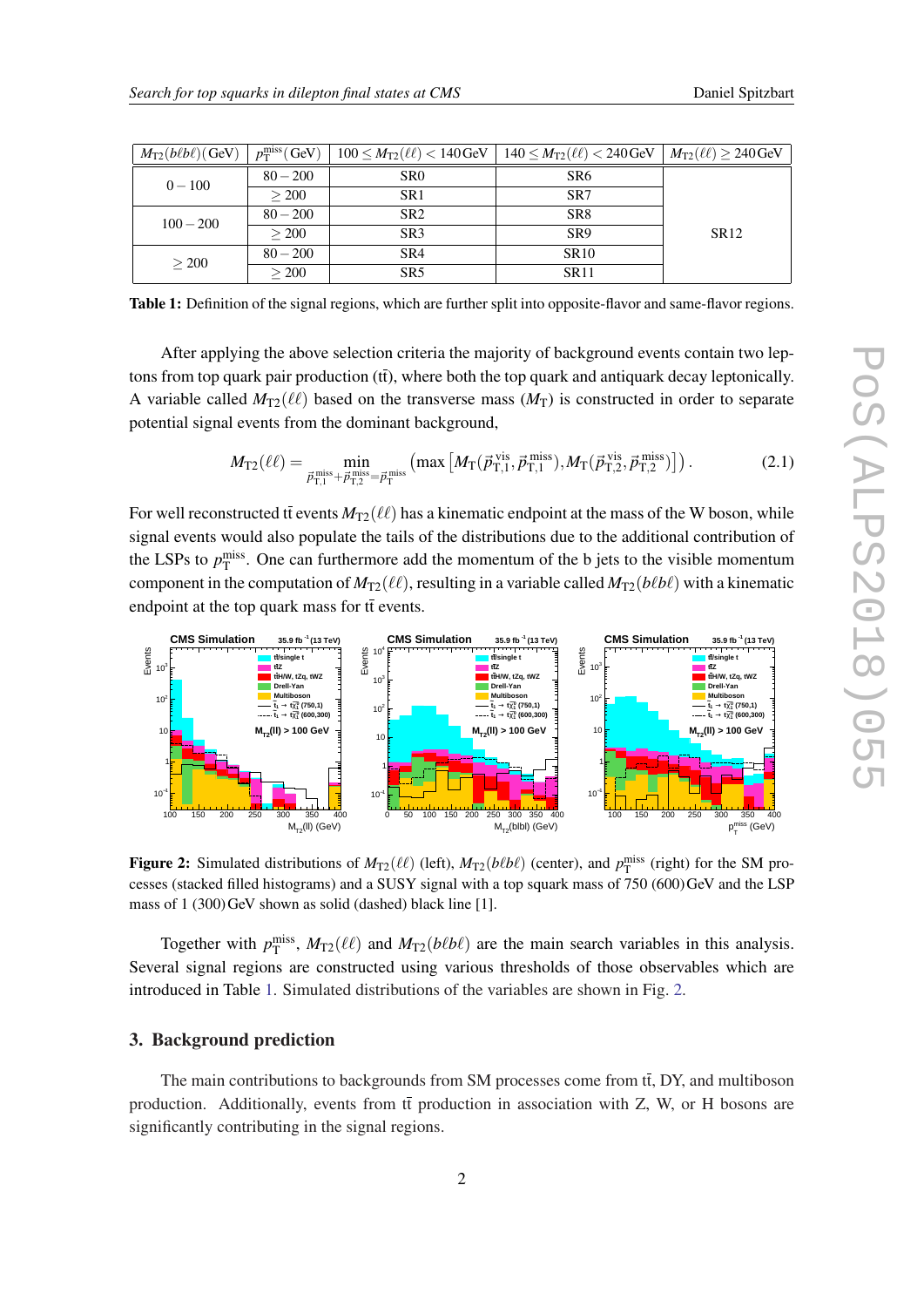Well reconstructed tt events are contained in regions of low  $M_{T2}(\ell\ell)$  and  $M_{T2}(b\ell b\ell)$ . Mismeasurements of  $p_T^{\text{miss}}$  or misidentification of leptons can promote events to regions with higher values of  $M_{T2}(\ell\ell)$  and  $M_{T2}(b\ell b\ell)$ . Simulated events are used to predict the tt background in the signal regions. The modeling of these events is validated in dedicated control regions and their normalization is extracted by inverting the requirements on  $M_{T2}(\ell\ell)$ . A systematic uncertainty is assigned to the prediction based on the agreement of data and simulation in the control regions.



Figure 3: Event yields in the tt $\bar{z}$  (left) and Drell-Yan and multiboson control regions (right) with the relevant SM processes scaled to data via a maximum likelihood fit. The hatched band shows the uncertainties from the fit as well as uncertainties from experimental effects [1].

The overall normalization of events from  $t\bar{t}$  production in association with a Z boson, which constitutes an irreducible background if the Z boson decays to neutrinos, is measured in final states with three leptons. We obtain sample of tta events with high purity by requiring at least one b jet and a same-flavor dilepton pair with an invariant mass close to the Z boson mass. Event yields in the dedicated control regions are shown in Fig. 3 (left). The measured data-tp-prediction scale factor which is applied to simulated distributions is compatible with unity.

We measure the data-to-prediction scale factor simultaneously for DY and multiboson production in events that do not contain a b jet but a same-flavor lepton pair with an invariant mass that lies within 15GeV around the Z boson mass. The measured scale factors are close to unity for both DY and multiboson events, and the resulting event yields are shown in Fig. 3 (right).

### 4. Results

The observed  $M_{\text{T2}}(\ell\ell)$  and  $M_{\text{T2}}(b\ell b\ell)$  distributions are well described by the expected SM backgrounds as shown in Fig. [4](#page-4-0). No significant excess over predicted SM background is seen in the signal regions, as shown in Fig. [5](#page-4-0).

The results are interpreted in the context of several simplified SUSY and DM models. For the T2*tt* model results are combined with other CMS searches for top squark pair production in final states with a single lepton [4] and the all-hadronic final states [5]. In the combined result top squarks with masses of up to 1050GeV for a massless LSP are excluded at 95% confidence level, as shown in Fig. [6](#page-5-0) (left). The sensitivity to the  $T8bb\ell\ell v\mathbf{v}$  model is highly dependent on the masses of the intermediate chargino and slepton. In all considered configurations the chargino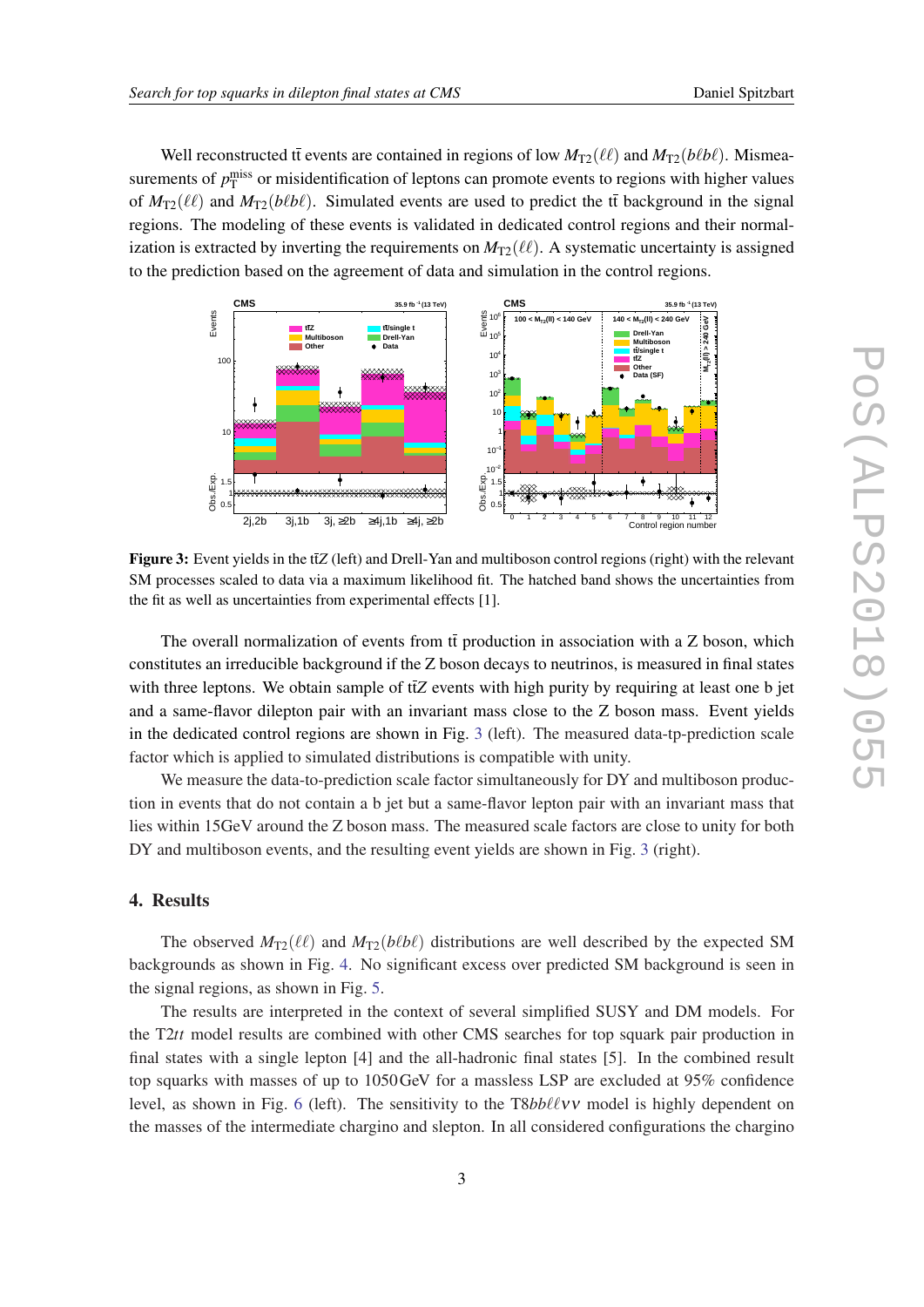<span id="page-4-0"></span>

Figure 4: Distributions of  $M_{T2}(\ell\ell)$  (left),  $M_{T2}(b\ell b\ell)$  (center) and  $p_T^{\text{miss}}$  (right). For the  $M_{T2}(b\ell b\ell)$  and  $p_T^{\text{miss}}$ distributions, events must satisfy  $M_{T2}(\ell\ell) > 100 \,\text{GeV}$ . The hatched band shows the total uncertainty on the expected SM background [1].



Figure 5: Predicted and observed event yields in the signal regions. The hatched band shows the total uncertainty on the expected SM background [1].

mass is set to the average of the top squark and the LSP mass. The slepton mass is parametrized by  $m_{\tilde{\ell}} = x(m_{\tilde{t}_1} + m_{\tilde{\chi}_1^0}) + m_{\tilde{\chi}_1^0}$ . If the masses of the slepton and the LSP are close, corresponding to low values of *x*, the sensitivity decreases due to the softer lepton  $p<sub>T</sub>$  spectrum. For  $x = 0.95$ , top squarks are excluded up to a mass of 1300GeV for an almost massless LSP, shown in Fig. [6](#page-5-0) (right).

The simplified DM models assume DM particle pair production via a mediator that couples to top quarks and DM particles with a strength of  $g_q = g_{DM} = 1$ . Scalar and pseudoscalar mediators with masses of up to 100GeV and 50GeV, respectively, are excluded for DM particle masses of 1GeV, shown in Fig. [7.](#page-5-0)

In order to facilitate reinterpretation of the analysis, results in aggregate signal regions are provided, as well as correlation and covariance matrices for the full set of signal regions. The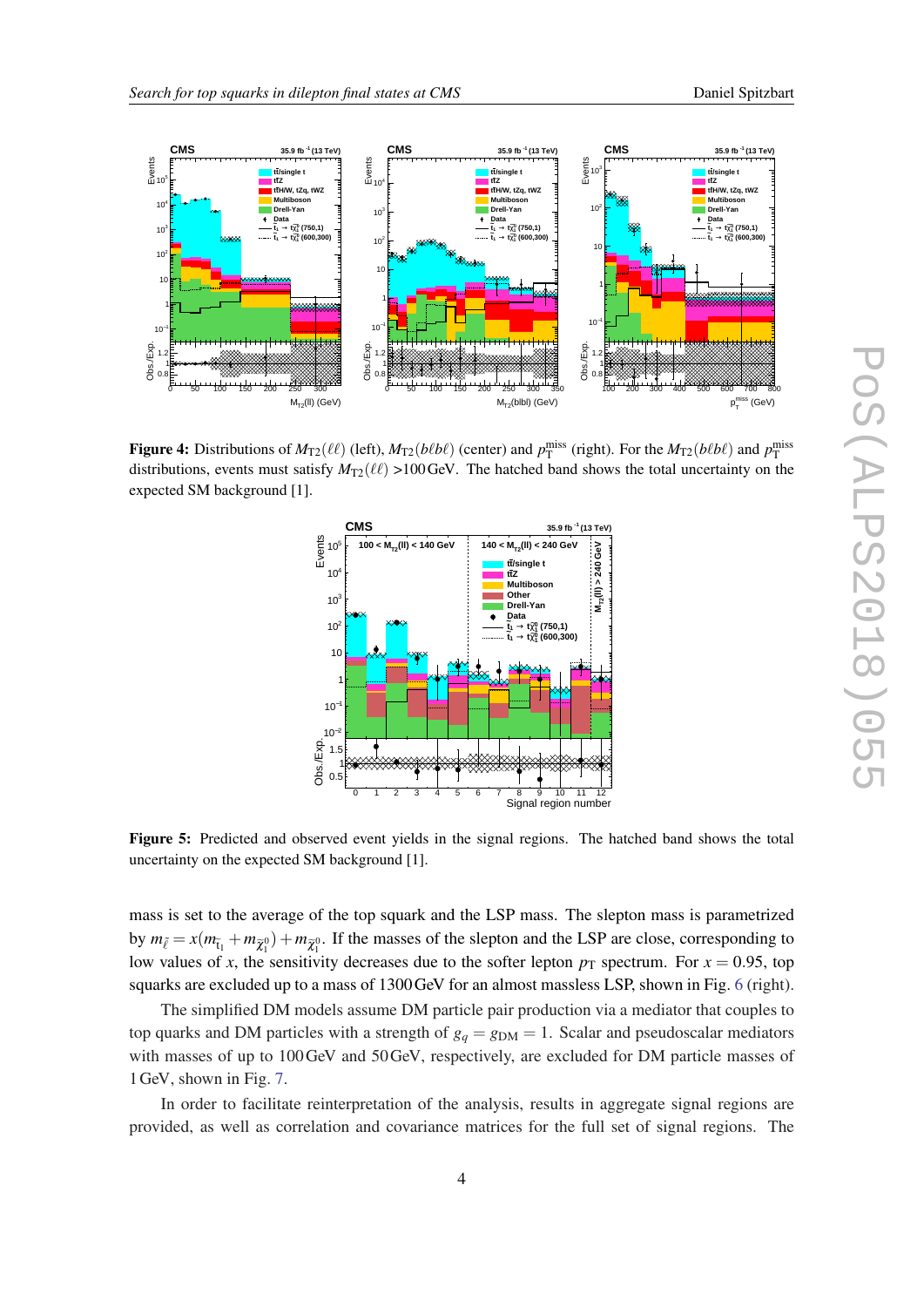<span id="page-5-0"></span>

**Figure 6:** Expected and observed limits for the T2tt (left) and T8bb $\ell$ V model (right) in the top squark and LSP mass plane. The color map indicates the 95% CL upper limit on the product of cross section and the square of the branching fraction. The area below the thick black line represents the observed exclusion limit at 95% CL. The red dashed line corresponds to the expected limits of the combined result for the T2*tt* model and for this analysis for the T8*bbl* $\ell$ v model. The green, orange, and blue dashed lines show the expected limits of the individual analyses (left) [1].

material can be accessed on HEPData [1], together with digitized versions of all figures and tables.



Figure 7: The 95% CL expected (dashed) and observed limits (solid line) on  $\mu = \sigma/\sigma_{\text{theory}}$  for a DM particle with  $m<sub>Y</sub>=1$  GeV. Different masses for the scalar (left) and pseudoscalar (right) mediators are assumed. The red horizontal line indicates  $\mu = 1$ . The hashed area around the observed limit corresponds to the 30% theory uncertainty in the inclusive signal cross section [1].

# **References**

- [1] A. M. Sirunyan *et al.* [CMS Collaboration], *Search for top squarks and dark matter particles in opposite-charge dilepton final states at* <sup>√</sup> *s* = *13 TeV*, *Phys.Rev.* D97 (2018) 032009, [arXiv:1711.00752], [10.17182/hepdata.79809], [doi:10.1103/PhysRevD.97.032009].
- [2] S. Chatrchyan *et al.* [CMS Collaboration], *The CMS experiment at the CERN LHC*, *JINST* 3 (2008) S08004, [doi:10.1088/1748-0221/3/08/S08004].